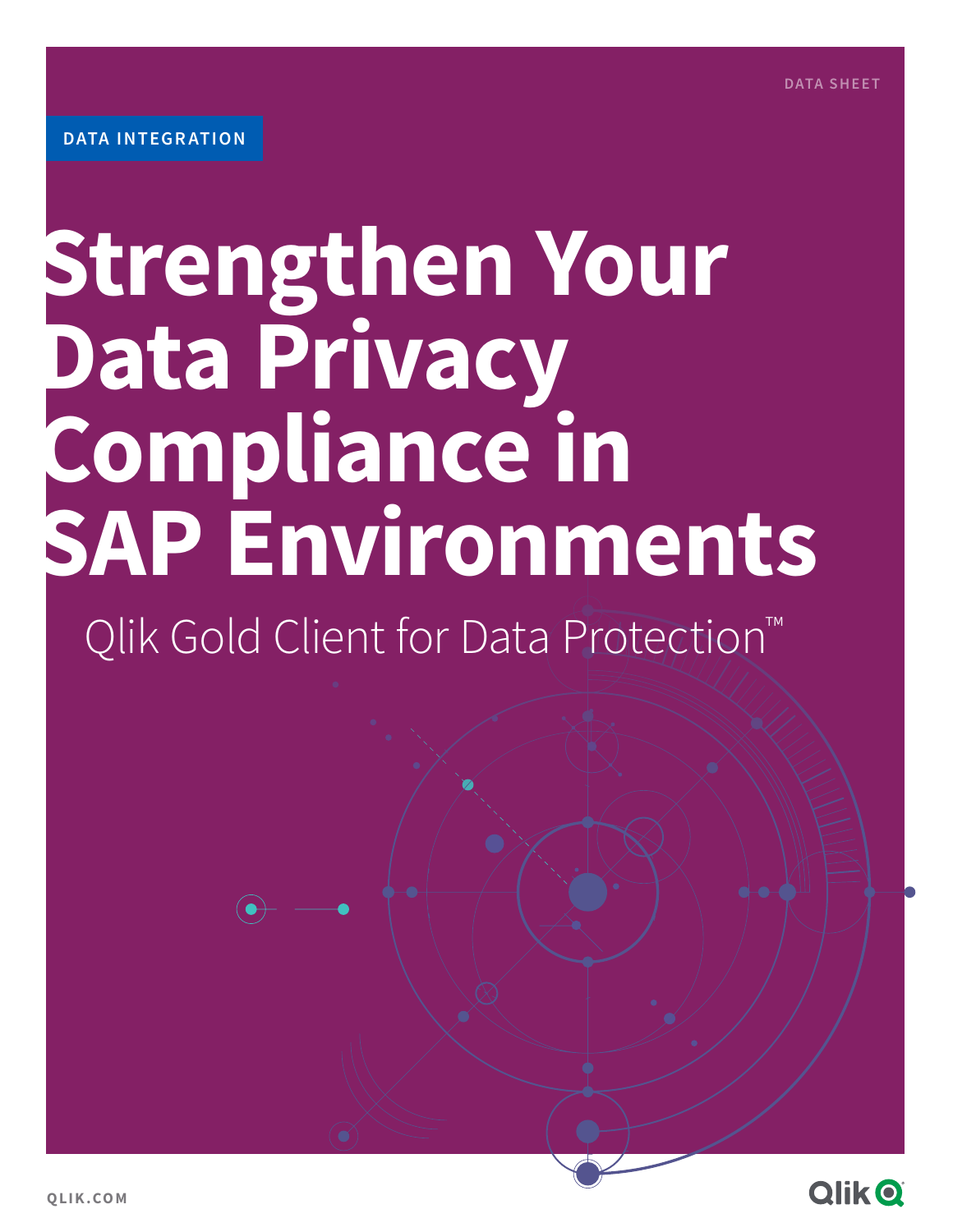Data Privacy laws have prompted enterprises globally to rethink their data management practices. Many have chosen Qlik Gold Client for Data Protection (formerly Attunity Gold Client for Data Protection) to streamline their compliance within SAP environments.

#### **Data Privacy and Compliance Challenges for SAP**

Modern privacy laws are giving citizens explicit control over how businesses worldwide use their personal data, also referred to as personally identifiable information (PII).

The definition of PII is also broadening with laws such as the EU General Data Protection Regulation (GDPR), California Consumer Privacy Act (CCPA), and Lei Geral de Proteção de Dados (LGPD) applying to any data that can be linked to an identifiable person, such as an IP address, browser cookies, and more.

All around the world companies like yours have experienced challenges of operationalizing compliance with these laws, in particular when personal data resides in production SAP systems. How does your company respond to and implement right to erasure requests, e.g. GDPR Article 17 – the right to erasure (a.k.a. 'the right to be forgotten')? How does your company execute their data retention policies, e.g., GDPR Article 5 (1) (e) - the obligation for organizations to keep personal data not for longer than is necessary?

#### **Qlik Gold Client for Data Protection**

#### **Business Benefits**

- Reduces time, effort, and cost to implement data protection laws such as GDPR data retention and right to erasure controls
- Increases business alignment between your compliance and IT organizations
- Reduces risk of non-compliance
- Streamlines SAP production systems audit and compliance reporting processes
- Automates procedures, reducing human error and minimizing risk
- Additional solution for nonproduction SAP environments

Qlik Gold Client for Data Protection empowers businesses like yours running SAP systems to achieve these goals. How? By enabling you to mask customer, employee, vendor, and partner PII across any production SAP application – and in an auditable process. Unlike other solutions, our Qlik Gold Client for Data Protection allows your SAP core team to flexibly define erasure policy and deletion timeframes, reliably and permanently mask production data, and deliver auditable erasure reports to compliance officers and security professionals.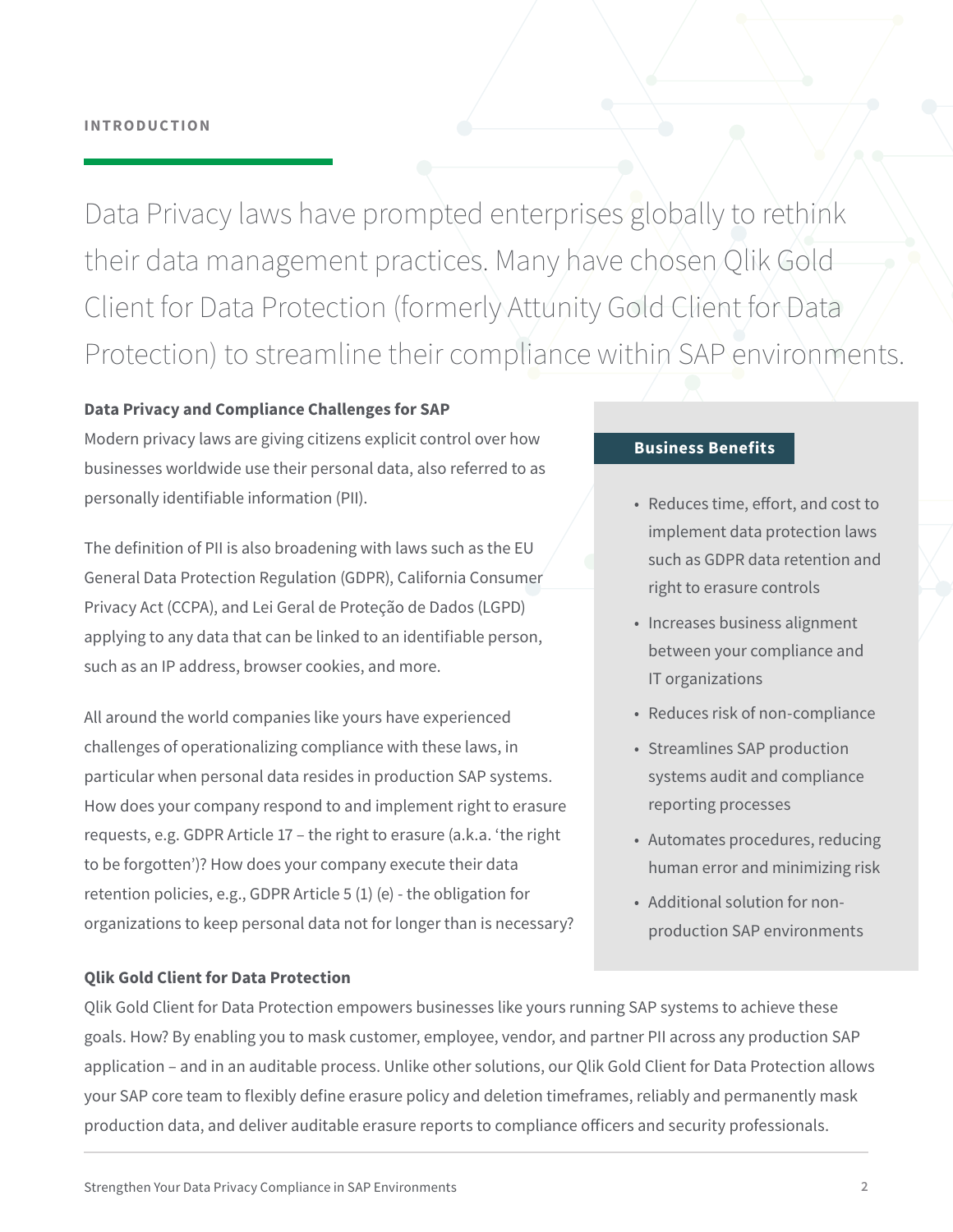### Helping you with your compliance

Qlik Gold Client for Data Protection assists compliance with these powerful features:



#### **Configurable erasure-policy rules**

Rules that define which records can have masking applied and delete source data based on that masking. For example "all inactive accounts that are over three years old".



#### **Custom data masking instructions**

You choose how record field values are masked, with an extensible pre-built library of defined actions. For example, replacing social security numbers with "XXX-XX-XXXX."



#### **User-defined "undo" period**

You can set the period after which data masking is irreversible.





#### **PII reporting**

Reporting to highlight your PII data that can be "marked for deletion" by matching records to your erasure policy criteria.



#### **Support for all SAP applications**

including ERP, HR, CRM, SCM, SRM, GTS, and Business Suite on HANA.



#### **SAP change log protection**

The process of masking PII data in SAP transaction logs.

#### **ANONYMISED PRODUCTION RECORDS**

| $**$ | $***$ | $**$            | $**$ |
|------|-------|-----------------|------|
| OO   | ☆☆    | $\Delta \Delta$ | **   |
| OO   | O O   | $\circ \circ$   | **   |

Our Qlik Gold Client for Data Protection solution can help you reduce the time, effort, and cost for your team to implement data retention controls in SAP production systems, optimize audit reporting processes and manage erasure requests. Increase business alignment between your compliance office and IT staff and reduce the risk of non-compliance with Qlik Gold Client for Data Protection.

**Learn more about streamlining data privacy compliance with your** *production SAP data* **at [qlik.com/us/products/qlik-gold-client-for-data-protection](https://www.qlik.com/us/products/qlik-gold-client-for-data-protection)**.